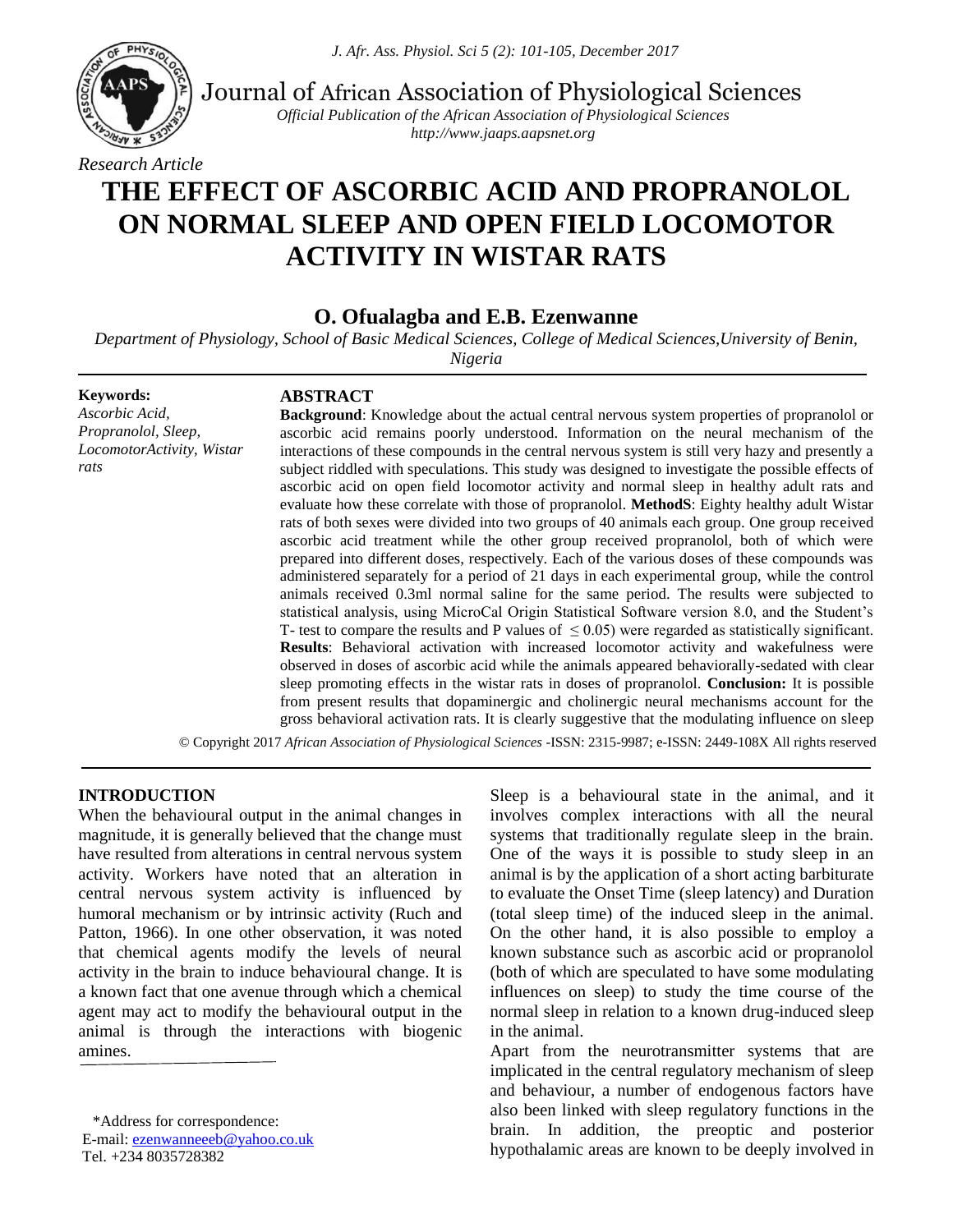the central regulatory functions of sleep, and some homeostatic and circadian factors are now believed to interact, not only to determine the timing of sleep, but also its quality (Siegel, 2005). For example, the inhibitory neurotransmitter GABA and Galanin are reported to initiate sleep by inhibiting the wakefulness and arousal regions of the brain (Siegel *et al*., 2001). These transmitter systems are known to have their origin in the ventrolateral preoptic nucleus of anterior hypothalamus, a nucleus believe to initiate and can inhibit the awake-promoting regions of the brain (Siegel, 2005). Furthermore, it is possible to undertake an overall assessment of a state of anxiety in the animal by way of a monitoring device which keeps track of the open field locomotor activity. Locomotor activities may be expressed in many forms including such diverse motor activities as swimming, flying, walking, running, rearing and hopping etc. (McCrea and Rybak, 2008).

Ascorbic acid (vitamin C), a water-soluble micronutrient have been noted for multiple biological functions including a cofactor for the synthesis of a number of enzymes in post-translational hydroxylation of collagen (Aguirre, 2008), it is involved in hematopoiesis and for leukocyte formation and tyrosine metabolism (Padh, 1990). Ascorbic acid is also known to be highly concentrated in the brain (Sjostrand, 1970; Kuo *et al*., 1979), and exhibits preferential distribution in the central nervous system (Subramanian, 1977), but is not synthesized anywhere in the brain in man and other primates (Vitler *et al*., 1967). Propranolol, on the hand, has been classified as a non-selective [beta](https://en.wikipedia.org/wiki/Beta_blocker)  [blocker,](https://en.wikipedia.org/wiki/Beta_blocker) lipid soluble and exhibits sodium channel blocking effects. Propranolol is known to cross the [blood–brain barrier](https://en.wikipedia.org/wiki/Blood%E2%80%93brain_barrier) (Steenen *et al.,* 2015), thus, it is possible that it may exert some [central nervous system](https://en.wikipedia.org/wiki/Central_nervous_system) properties in addition to its known peripheral activities. It was the aim of this study to evaluate some open field locomotor activities and possible modulating influences on the normal sleep of rat in varying but separate doses of ascorbic acid and propranolol in Wistar rats.

## **MATERIALS AND METHODS**

Eighty healthy rats of both sexes weighing between 180 - 200gm were used in this study. The animals were kept in cages under normal laboratory conditions and ambient temperature. The rats were fed with standard normal feeds and clean water throughout the experiments. The animals were allowed a period of two weeks to acclimatize to the environment of the laboratory before the commencement of the experiments.

The rats were organized into two groups of 40 animals each group. One group received ascorbic acid treatment in separate single doses 2,4,8,16,32,64,128 and 256 mg/kg body weight respectively, while the other group of 40 rats received propranolol treatment, of these same doses. Each experimental Group of 40 animals was further subdivided into 8 groups of 5 rats each. A group of 5 animals were treated with one of the eight separate doses throughout the period of the experiments. An animal was observed separately in a transparent perspex cage (40cm x 40cm x 1520cm walls (Dubovicky *et al.,* 2004) for locomotor activity for a period of one hour each session. In this way the 40 animals of a group was tested in the various doses of ascorbic acid or propranolol, respectively.

## *Determination of drug doses and administration*

A known quantity of drug was dissolved in a volume of normal saline, to obtain the stock solution from where the different doses (2,4,8,16,32,64,128 and 256 mg/kg body weight) were determined according to the expression: Vol. (ml) =  $D \times W \times 1/C$ , where  $D$  is the required dose in mg/kg, W is the weight of the animal in kilograms and C, the concentration of the stock solution in mg/ml. These various doses were determination from the ascorbic acid and propranolol stock solutions, respectively.

The dose was administered intraperitoneally (i/p), after which the animal was observed in a quiet room free from disturbances and with ambient temperature of 24 <sup>o</sup>C, for behavioral activities, for a period of one hour. All experiments were restricted to the same seasonal period and between 900 hrs – 1800 hrs each day so as to avoid behavioral changes associated with seasonal and circadian variations.

Experiment for each dose was repeated 5 times using a fresh animal each time. The control group of five animals received 0.3 ml physiological saline only, for the test of either locomotor activity or normal sleep. Locomotor activity was registered when the rat crosses any of the line grids on the floor of the cage. The number of line crossings was recorded using a tally counting method. In the sleep experiments, the rats were regarded as asleep when they failed to respond to a very low noise level, thus, the Onset time and Duration of the normal sleep were recorded using a stop clock.

All of the behavioural and sleep data from all the experiments were pooled and subjected to statistical analyses, employing the Micro Cal Origin Statistical analysis Software, Version 8.0, and the Students' t-test, and the results were presented as Mean  $\pm$  SEM, and p values ( $p \le 0.05$ ) regarded as statistically significant.

## **RESULTS**

Data for the influence of ascorbic acid and propranolol on normal sleep locomotor activity are presented.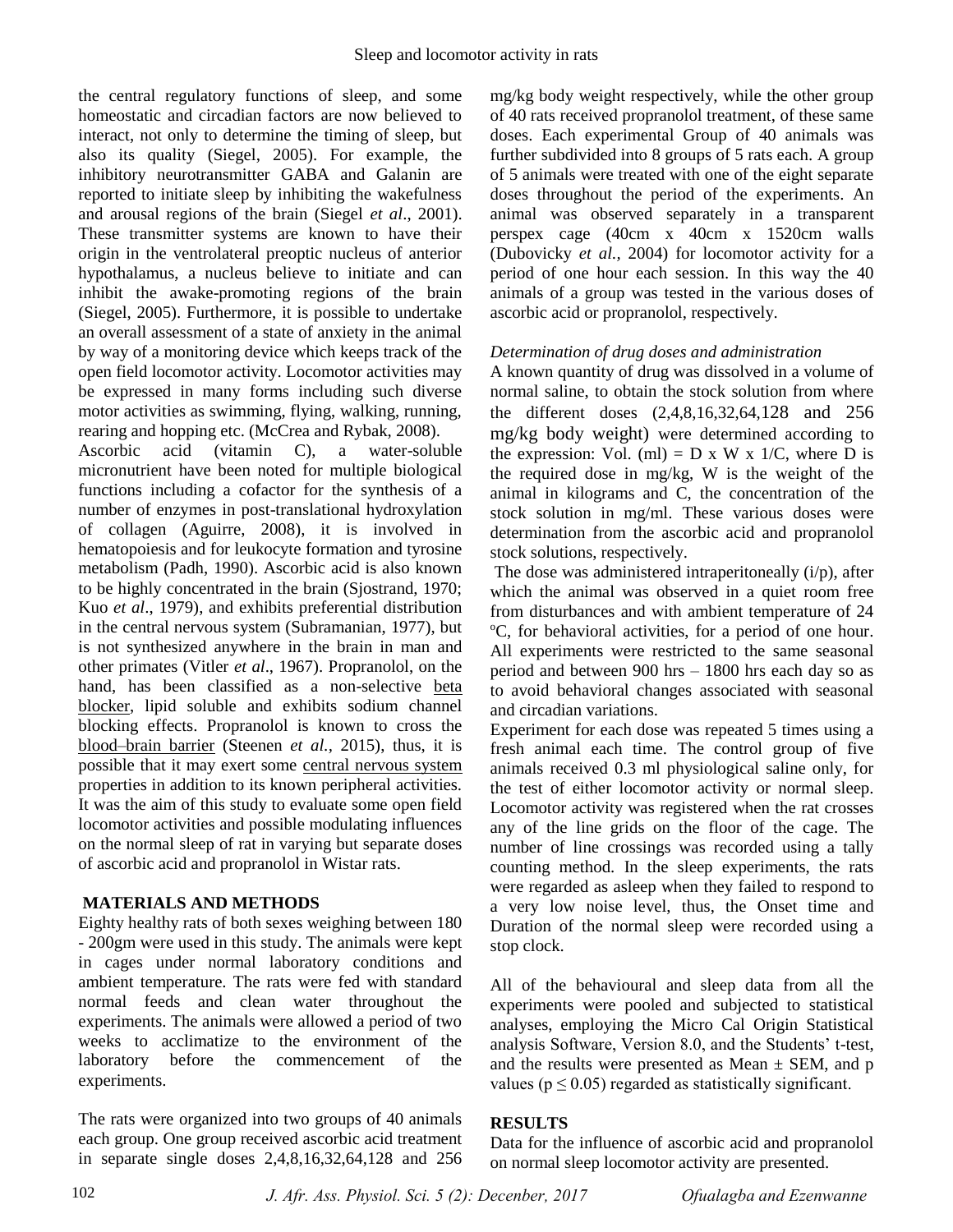**Table 1**: Mean values of locomotor activity (line crossing) and Normal sleep patterns in separately administered doses of Ascorbic acid and Propranolol (n= 5).

| Dose    | Pattern of Sleep        |                    |                      |                     | Mean Locomotor Activity |                    |
|---------|-------------------------|--------------------|----------------------|---------------------|-------------------------|--------------------|
| (Mg/kg) | Duration of Sleep (Min) |                    | Onset of Sleep (Min) |                     | (Line Crossing)         |                    |
|         | Ascorbic acid           | Propranolol        | Ascorbic acid        | Propranolol         | Ascorbic acid           | Propranolol        |
| Control | $0.00 \pm 0.00$         | $0.00 \pm 0.00$    | $>60.00 \pm 0.00$    | $>60.00 \pm 0.00$   | $98.40 \pm 2.159$       | $98.40 \pm 2.159$  |
| 2       | $0.00 \pm 0.00$         | $18.00 \pm 1.41^*$ | $>60.00 \pm 0.00$    | $38.00 \pm 1.140*$  | $92.60 \pm 3.043$       | $93.20 \pm 3.929$  |
| 4       | $0.00 \pm 0.00$         | $24.00 \pm 1.67^*$ | $>60.00 \pm 0.00$    | $33.00 \pm 1.140^*$ | $94.40 \pm 3.473$       | $43.40 \pm 3.280*$ |
| 8       | $0.00 \pm 0.00$         | $27.40 \pm 2.25^*$ | $>60.00 \pm 0.00$    | $27.00 \pm 0.837*$  | $86.00 \pm 1.789*$      | $23.80 \pm 1.985*$ |
| 16      | $0.00 \pm 0.00$         | $35.00 \pm 1.70*$  | $>60.00 \pm 0.00$    | $21.00 \pm 1.342^*$ | $112.8 \pm 4.271*$      | $20.40 \pm 1.631*$ |
| 32      | $0.00 \pm 0.00$         | $40.00 \pm 1.41^*$ | $>60.00 \pm 0.00$    | $18.00 \pm 0.707*$  | $127.2 \pm 3.121*$      | $10.40 \pm 1.166*$ |
| 64      | $7.60 \pm 0.40^*$       | $51.60 \pm 1.03*$  | $50.40 \pm 1.03*$    | $9.000 \pm 0.707*$  | $131.2 \pm 4.923*$      | $2.000 \pm 0.633*$ |
| 128     | $5.20 \pm 0.37*$        | $0.00 \pm 0.00$    | $54.40 \pm 0.68^*$   | $>60.00 \pm 0.00$   | $49.80 \pm 1.985*$      | $0.000 \pm 0.000*$ |
| 256     | $1.00 \pm 0.37$         | $0.00 \pm 0.00$    | $60.00 \pm 0.00*$    | $>60.00 \pm 0.00$   | $40.40 \pm 2.015*$      | $0.000 \pm 0.000*$ |

\*Significant values (\*P  $\leq$ 0.05, \*\*P  $\leq$ 0.01, \*\*\*P  $\leq$ 0.001) are Mean±SEM compared to control, (n= 5)



**Fig.1:** Mean values of locomotor activity (line crossing) in separate doses of Ascorbic acid and Propranolol in Wistar rats. \*Significant values (\*P ≤0.05, \*\*P ≤0.01, \*\*\*P ≤0.001) are Mean±SEM compared to control (n= 5).

#### **DISCUSSION**

The computed values of the behavioral data in this study indicate that the animals were generally behaviorally activated ( $p \le 0.05$ ) at the higher dose range of ascorbic acid (16-256mg/kg. Thus, the behavioural data in Table1 clearly indicate that ascorbic acid probably exhibits excitatory effects of on locomotor activity in wistar rats (please see also Figure1). On the other hand, values of the statistical data in Table1 revealed there were behaviorally depressive effects ( $p \le 0.05$ ) in the animals after their treatment with doses of propranolol (see Figure 1). Thus, this later observation in doses of propranolol



**Fig. 2:** Mean Onset time (min) of Sleep in varying doses of ascorbic acid and propranolol, respectively, in Wistar rats. \*Significant values (\*P ≤0.05, \*\*P ≤0.01, \*\*\*P ≤0.001) are Mean  $\pm$  SEM, compared to control, (n= 5). NB: Values greater than sixty (60) minutes indicate wakefulness.

treatment in this study is noted as largely in agreement with earlier reports that noted suppressive effects on locomotor activity in mice treated with propranolol (Eric *et al.,* 1995; Huaying *et al.,* 2011). Furthermore, the increase in open field locomotor activity observed in doses of ascorbic acid in this study is also noted as consistent with earlier reports of gross behavioral activation in rats following treatments with ascorbic acid (Abbasnejad and Shahsevari 2013), behavioral excitatory effects in low doses of administered ascorbic acid in Wistar rats (Ezenwanne and Anuka, 1991). The observation in the experiments with ascorbic acid in the present study also corresponds well with an earlier report which noted sedative influences (depressive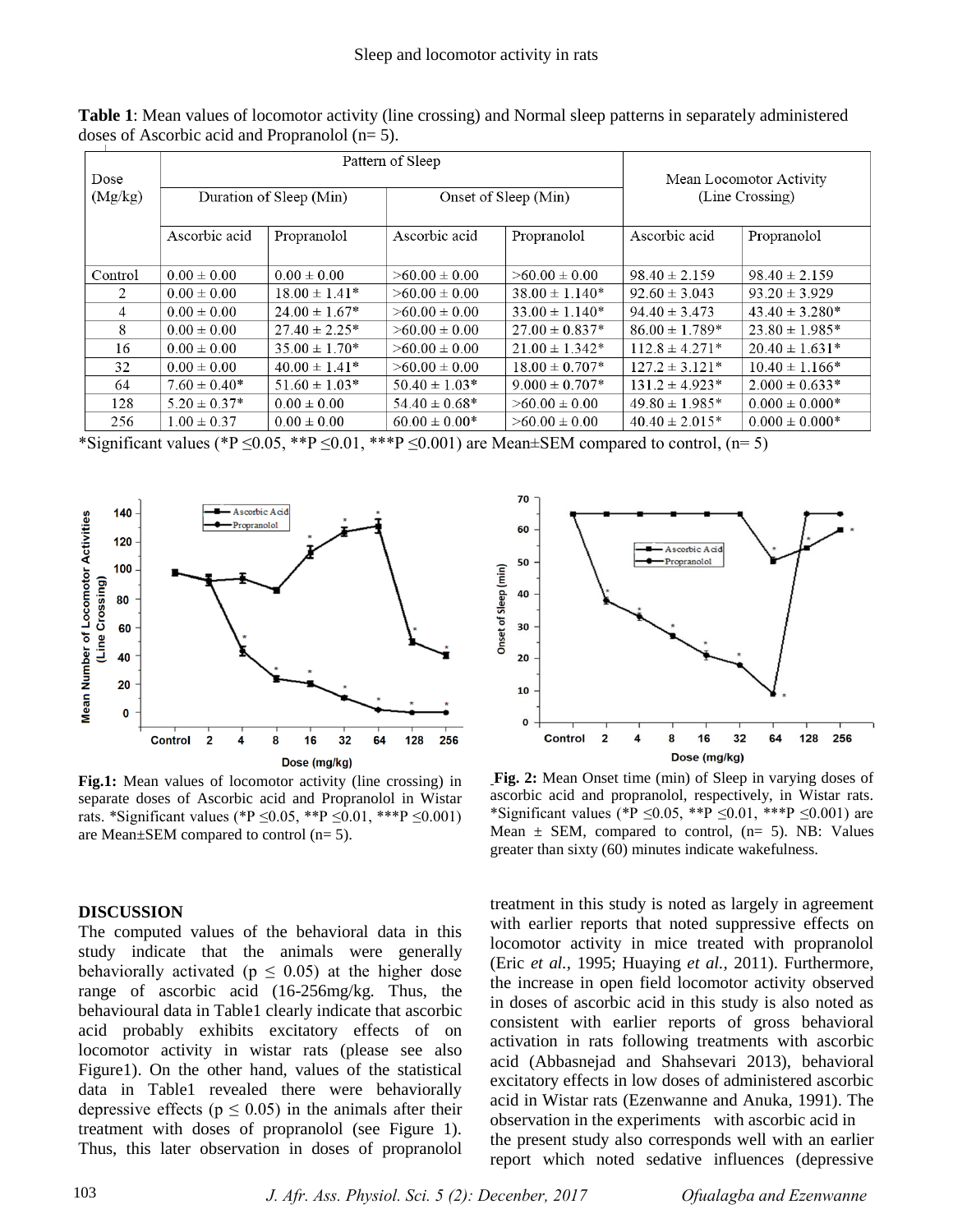effects) in Wistar rats as the result of deficiency of ascorbic acid (Lyhs, 1961).



**Fig. 3**: Mean values of Sleep duration in separate doses of Ascorbic acid and Propranolol in Wistar rats. \*Significant values (\*P  $\leq 0.05$ , \*\*P  $\leq 0.01$ , \*\*\*P  $\leq 0.001$ ) are Mean±SEM compared to control (n= 5).

The observation in open field locomotor activity in this study is noted as further proof of possible central nervous system excitatory property of ascorbic acid. Essentially, this is regarded as a clear demonstration which supports the notion or research proposals that ascorbic acid probably exhibits some clearly definable central nervous system activity of suppressive influence on central mechanism of sleep. The sleep study data also showed that the animals tended to stay longer time in sleep (sleep duration) after they were treated with propranolol, as opposed to the animals showing the greater tendency to remain longer in the state of wakefulness after treatment with ascorbic acid (please see Figure 3). The decreased Onset Time of sleep ( $p \leq$ 0.05) in doses of propranolol, as compared to the longer sleep Onset Time ( $p \le 0.05$ ) in doses of ascorbic acid in this study, can be noted as additional evidence which demonstrated that ascorbic acid and propranolol may exhibit mutually opposing properties in the central nervous system (Figure 2).

 A number of earlier workers reported increases in sleeping time in rats and mice after treatments with doses of propranolol (Laverty and Taylor 1968), and there were also reports of increase in wakening time from sleep in humans after treatment with propranolol (Taşkın *et al*., 2015). There was also the proposal that sedative effect in the brain is generally linked to the GABA neural mechanism. In this study, sleep promoting influences of propranolol was clearly revealed within all the experimental animals. In the light of these reports and in view of the present observations, it is possible that the sleep promoting effects of propranolol in this study was mediated through GABA or Galanin neural mechanism. In a sleep model, some workers proposed the presence of a

factor for sleep which is believed to use the inhibitory neurotransmitter GABA and Galanin to initiate sleep by inhibiting the arousal regions of the brain (Siegel *et al*., 2001; McDonald, 2010). Nevertheless, there are also the reports in which workers proposed that sleep production processes and behavioural effects of the brain are generally mediated through cholinergic neural mechanism (Espana and Scammell, 2004). Furthermore, in earlier reports also some workers were of the opinion that the central mechanism of action of ascorbic acid in the brain is generally mediated through dopaminergic system (Van Rossam and Hurkmans, 1964). However, presently research findings or reports on the possible central mechanisms of action of ascorbic acid are still very scanty. Nevertheless, it is possible that the cholinergic neural mechanism can account for the gross behavioral activation of ascorbic acid reflected in the increase in open field locomotor activity, observed in this study.

In view of the observations in this study, and in the light of similar reports by earlier workers, it is possible that the cholinergic and dopaminergic neural mechanisms. It is hoped that future studies will further elucidate the specific neural mechanisms implicated in specific behavioral parameter in the central nervous system.

#### **REFRENCES**

- Abbasnejad M, Shahsevari F.( 2013). The effect of Coadministrtion of Ascorbic acid and Bromocriptine in nucleus accumbens shell on locomotor activity in male rats by Open Field Test. *Physiol Pharmacol*.; 17 (1) :125-136.
- Aguirre R and May J.M. (2008). Inflammation in the vascular bed: Importance of vitamin C. *Pharmacol. Ther*. 119: 96-103.
- Arrigoni O., De Tulio M.C, (2002). Ascorbic acid: much more than just an antioxidant" *Biochim.Biophys.Acta*. 1569: 1-9.
- Astley S.B., Elliott R.M., Archer D.B., Southon S. (2004). Evidence that dietary supplementation
- with carotenoids and carotenoid-rich foods modulates the DNA damage: Repair balance in human lymphocytes. *Br.J.Nutr*. 91: 63-72.
- Bjorklund A. and Lindvall O. (1984). Dopaminecontaining systems in the CNS. In: Handbook
- of chemical neuroanatomy, vol 2: Classical transmitters in the CNS, Part I, Bjorklund A, Hökfelt T (eds), *Elsevier Science Publishers, pp 55*-122 93
- Dubovicky M and Jezova D (2004). Effect of chronic emotional stress on habituation in open field in aldult rats. *Ann NY Acad Sci* 1018:199-206
- Eric A. Stone, Sanil J.Manavalan, YiZhang, and David Quartermain (1995). Beta adrenoceptor blockade